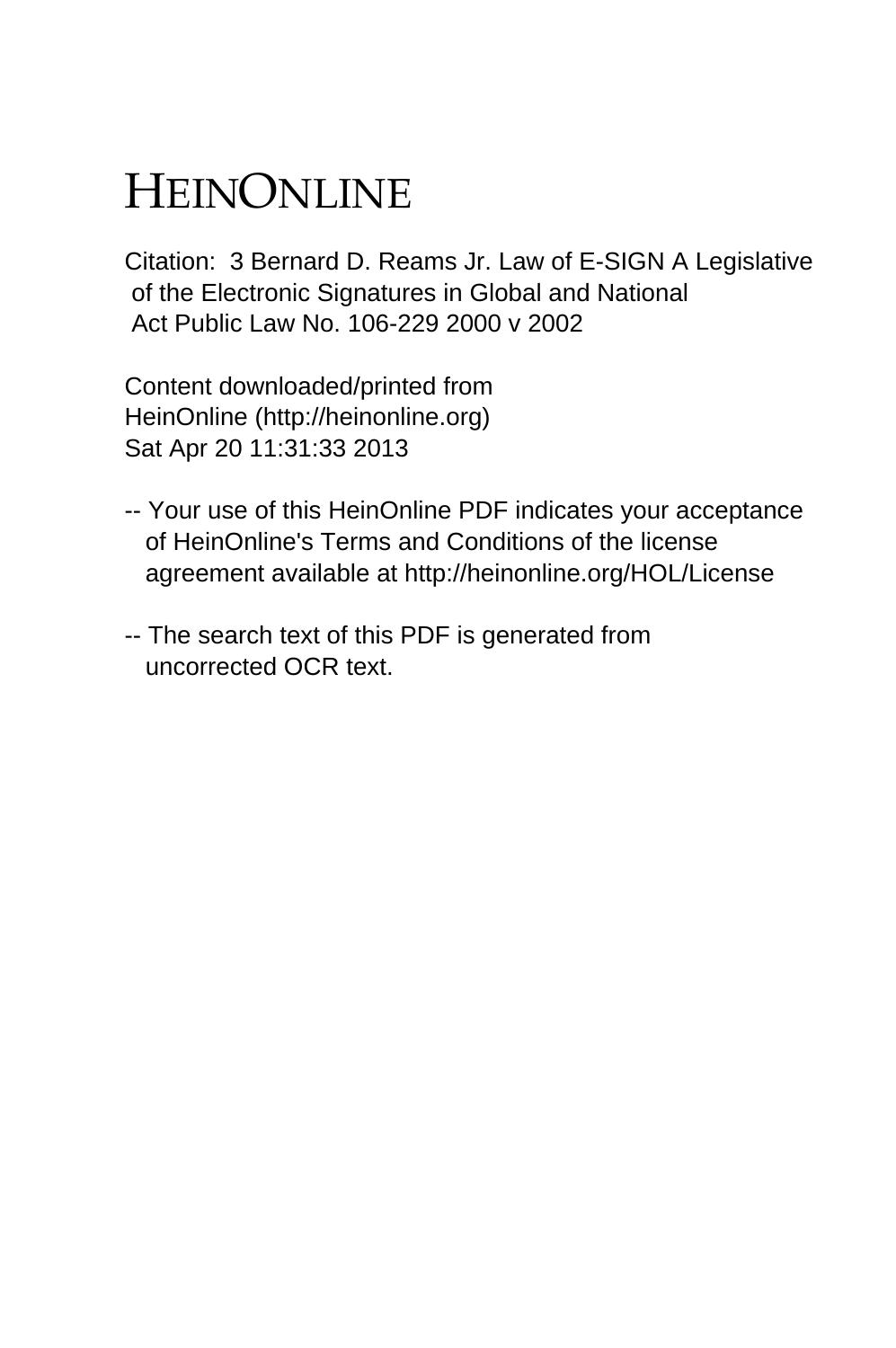### **Table of Documents**

#### Volume 3

#### **IV. HEARINGS** *(continued)*

- **A.** Senate Hearings *(continued)*
- 37. *GAO Report on High Performance Computers: Hearing Before the Subcomm. on International Security, Proliferation, and Federal Services of the Senate Comm. on Governmental Affairs,* 105th Cong. (1998).
- 38. *Counterterrorism andinfrastructure Protection: Special Hearing Before the Subcomm. of the Senate Comm. on Appropriations,* 106th Cong. (1999).
- 39. *The Copyright Office Report on Copyright and Digital Distance Education: Hearing Before the Senate Comm. on the Judiciary,* 106th Cong. (1999).
- 40. *The Inspectors GeneralReport on the Export-ControlProcess for Dual- Use and Munitions List Commodities: Hearing Before the Senate Comm. on Governmental Affairs,* 106th Cong. (1999).
- 41. *Broadband: Competition and Consumer Choice in High-Speed Internet Services and Technologies: Hearing Before the Senate Comm. on the Judiciary,* 106th Cong. (1999).
- 42. *Oversight of the Federal Asset Forfeiture: Its Role in Fighting Crime: Hearing Before the Subcomm. on Criminal Justice Oversight of the Senate Comm. on the Judiciary,* 106th Cong. (1999).
- 43. *Challenges Facing the Next US. Ambassador to the People's Republic of China-Includes Nomination Hearing ofAdm. Joseph W. Phueher): Hearing Before the Senate Comm. on Foreign Relations,* 106th Cong. (1999).
- 44. *Current and Projected National Security Threats to the United States: Hearing Before the Senate Select Comm. on Intelligence,* 106th Cong. (2000).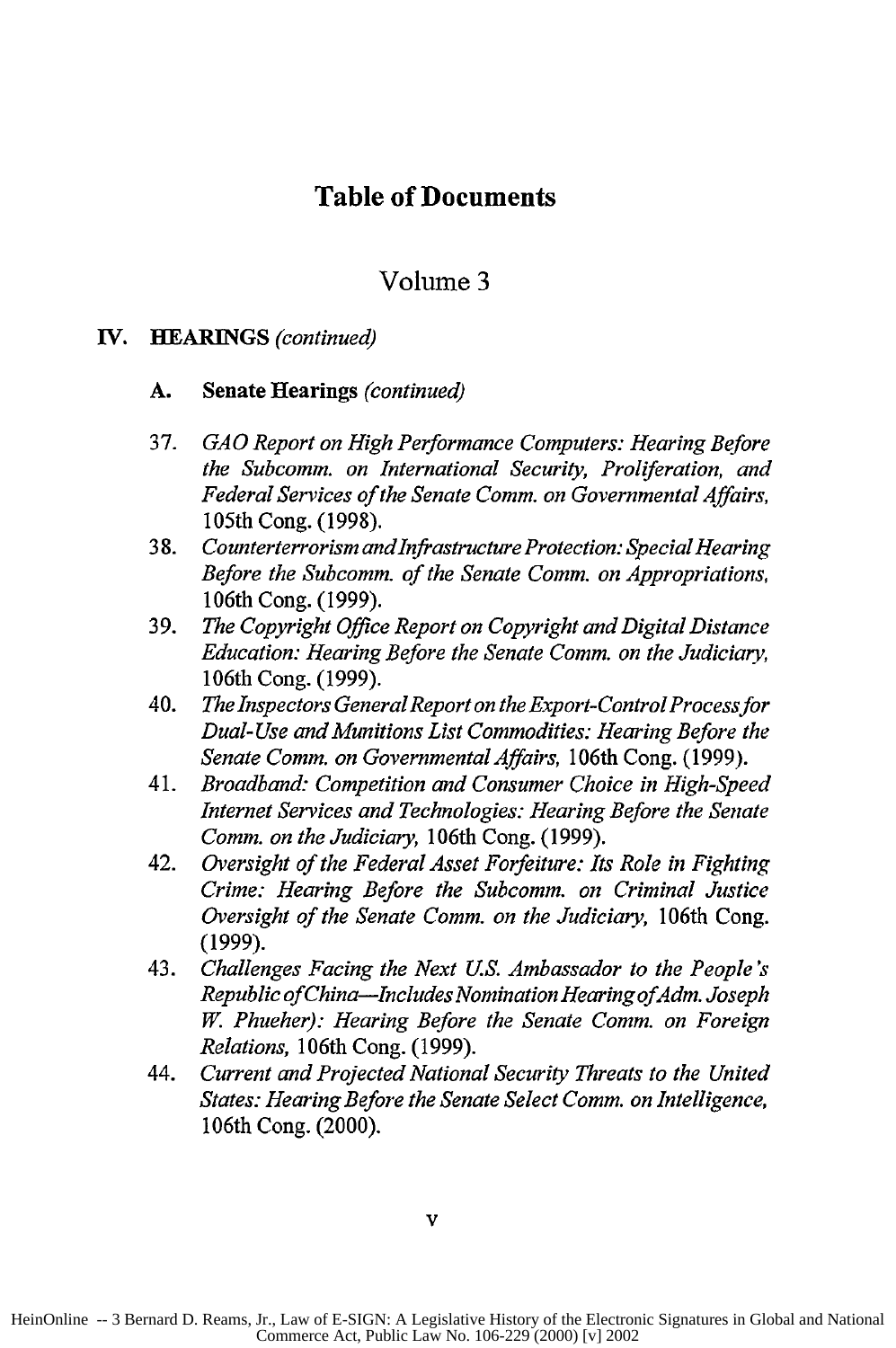- *45. Cybercrime: Special Hearing Before a Subcomm. of the Senate Comm. on Appropriations,* 106th Cong. (2000).
- *46. Cyber Attack: Is the Government Safe?: Hearing Before the Senate Comm. on Governmental Affairs,* 106th Cong. (2000).

HeinOnline -- 3 Bernard D. Reams, Jr., Law of E-SIGN: A Legislative History of the Electronic Signatures in Global and National Commerce Act, Public Law No. 106-229 (2000) [vi] 2002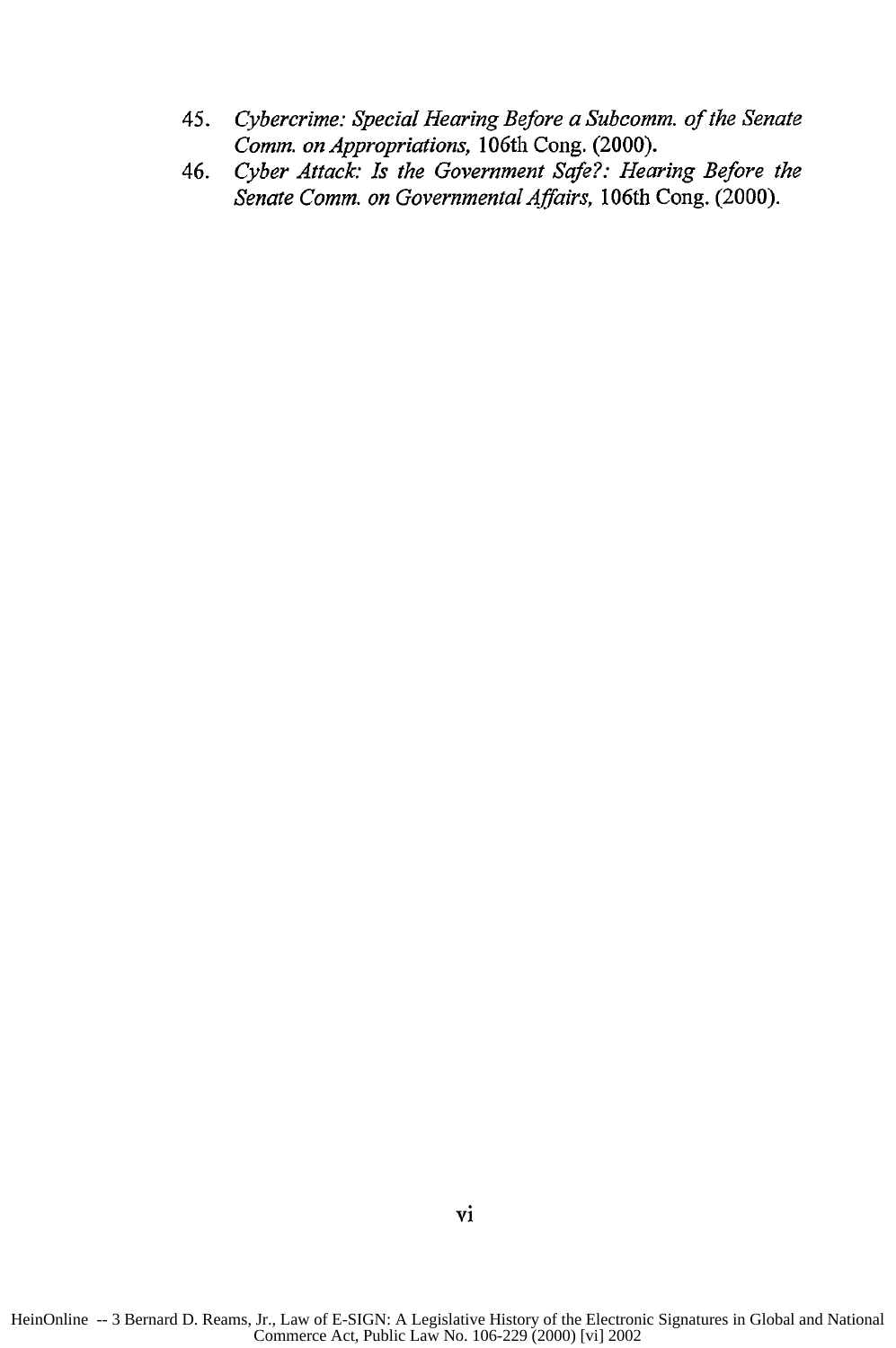## **Document** No. **37**